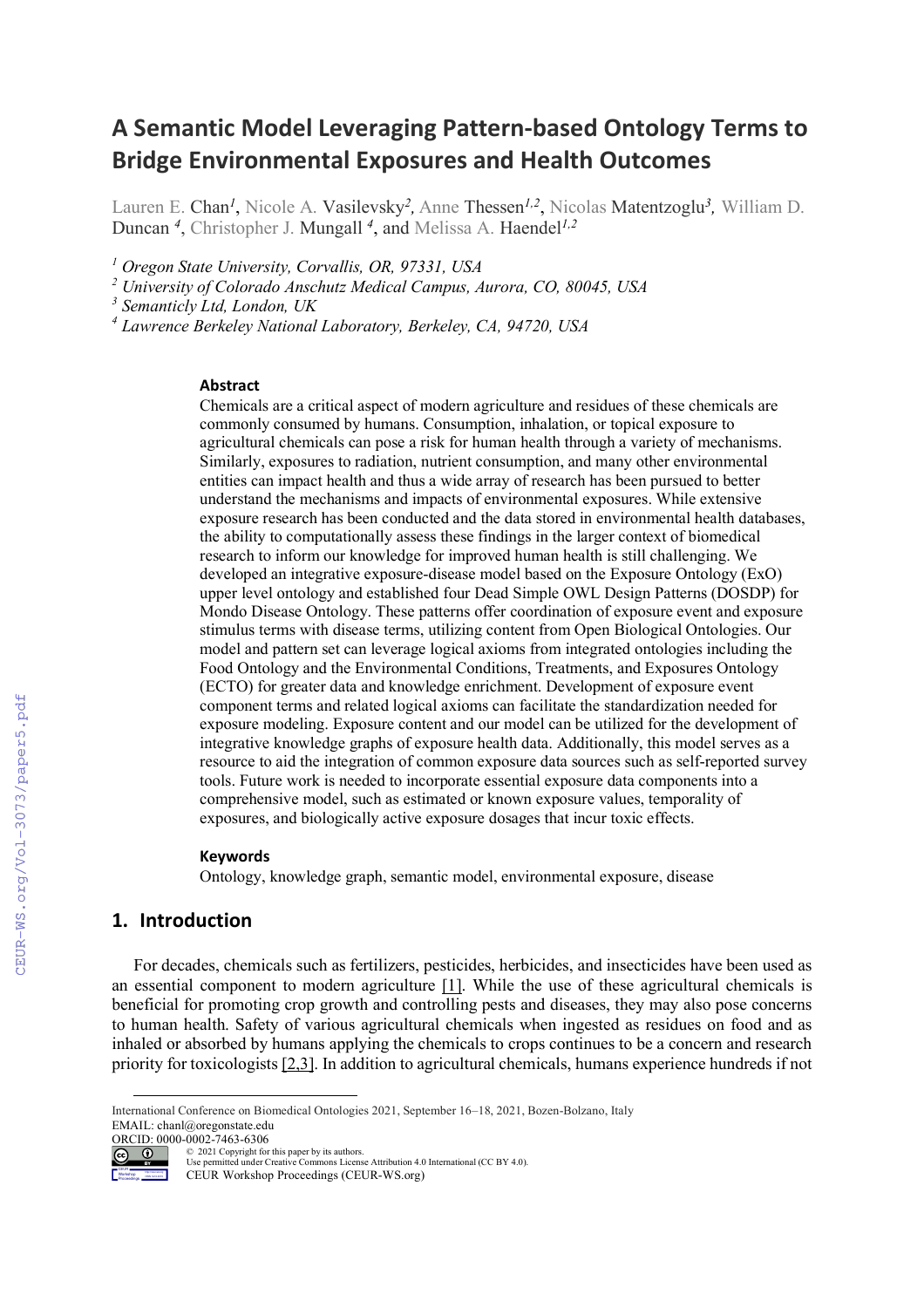thousands of environmental exposures daily (e.g., sun exposure, air pollution, beauty products), each of which may pose health risks to the individual. In turn, environmental exposure characterization and documentation is essential to determining mechanisms of disease onset, understanding clinical sequelae, and recommending mitigating care strategies. Data from evaluations of model organisms, non-experimental exposures, and human exposures are maintained within environmental health databases. Unfortunately, limited computational standards are available for environmental health data [4,5]. This hinders the integration of environmental health findings to inform policy, health risk, and medical care [4,5]. Ontologies offer a unique opportunity to represent real life and experimental exposures facing crops, model organisms, and humans. Additionally, ontologies can support integration and connection of heterogeneous research findings and modeled knowledge to facilitate inference and inform future research [6].

Previously, we developed the Environmental Conditions, Treatments, and Exposures Ontology (ECTO) to address these use cases. ECTO's terms represent a variety of stimuli and environmental conditions, including experimental and non-experimental exposures to humans, plants, and animals [7,8]. The Exposure Ontology (ExO) [9] is an upper ontology that models the relationship between 'exposure event', 'exposure stimulus', 'exposure receptor', and 'exposure outcome'. This foundation can be used to encode 'exposure event' terms that reference stimuli, mediums, and routes. ECTO classes utilize the ExO ontology and are at varying levels of granularity, allowing generalized querying or encoding of exposure to specific chemicals and other entities. In this paper, we expand prior work to establish an exposure-disease model that will enable inference regarding human exposures and their correlation with health concerns or disease states. Our model relies upon ontology term logical axioms and supports population of knowledge bases for mechanistic inquiry, including exposure events, genes, diseases, and pathways. We utilize exposure to agricultural chemicals as our primary example and describe four development patterns that are used to populate necessary classes in the model.

# **2. Semantic Modeling Goals**

To facilitate encoding of environmental exposures and their impact on health, our adaptable exposure-disease model was developed to include exposures, food products, crop plants, mechanism of action, phenotypes, and disease. This model was the outcome of multiple workshops and community coordination, which included ExO, ECTO, and Mondo developers [5]. Within this proposed model, we have identified prospective ontologies from which to derive interoperable terms and relations including ECTO, Chemical Entities of Biological Interest (ChEBI) [10], Gene Ontology (GO) [11,12], National Center for Biotechnology Information Taxonomy (NCBI Taxon) [13,14], Food Ontology (FoodOn) [15,16], Human Phenotype Ontology (HPO) [17,18], Mondo Disease Ontology (Mondo) [19], and the OBO Relations Ontology (RO) [20,21].

Figure 1 depicts the three-part progression of our model including the upper ExO ontology (Figure 1A), our adaptable exposure-disease model (Figure 1B), and an application of the model using an instance level example of chlorpyrifos residue ingestion on an apple. Chlorpyrifos, an organophosphorus insecticide, is a common agricultural chemical used for production of produce and other crops within the US and beyond [22]. Chlorpyrifos has faced criticism previously for its potential impact on the human nervous system, and particularly for the risks it may post to children's neurological development [23]. Based on reported literature of chlorpyrifos mechanisms, our model can be used to identify exposure sources, mechanisms, and associations with presenting disease and phenotypes.

As seen in Figure 1, ExO describes an 'exposure stimulus' as 'an agent, stimulus, activity, or event that causes stress or tension on an organism and interacts with an exposure receptor during an exposure event'. A 'exposure receptor' is defined as 'an entity (e.g., a human, human population, or a human organ) that interacts with an exposure stimulus during an exposure event'. An 'exposure outcome' is defined as 'entity that results from the interaction between an exposure receptor and an exposure stimulus during an exposure event' and represents the negative or positive outcomes of having been exposed to the stimulus. It is important to recognize that it is the axioms encoded within the model that connect exposure information to a variety of knowledge that then allows the potential inference of a candidate stimulus or a predicted outcome in response to one.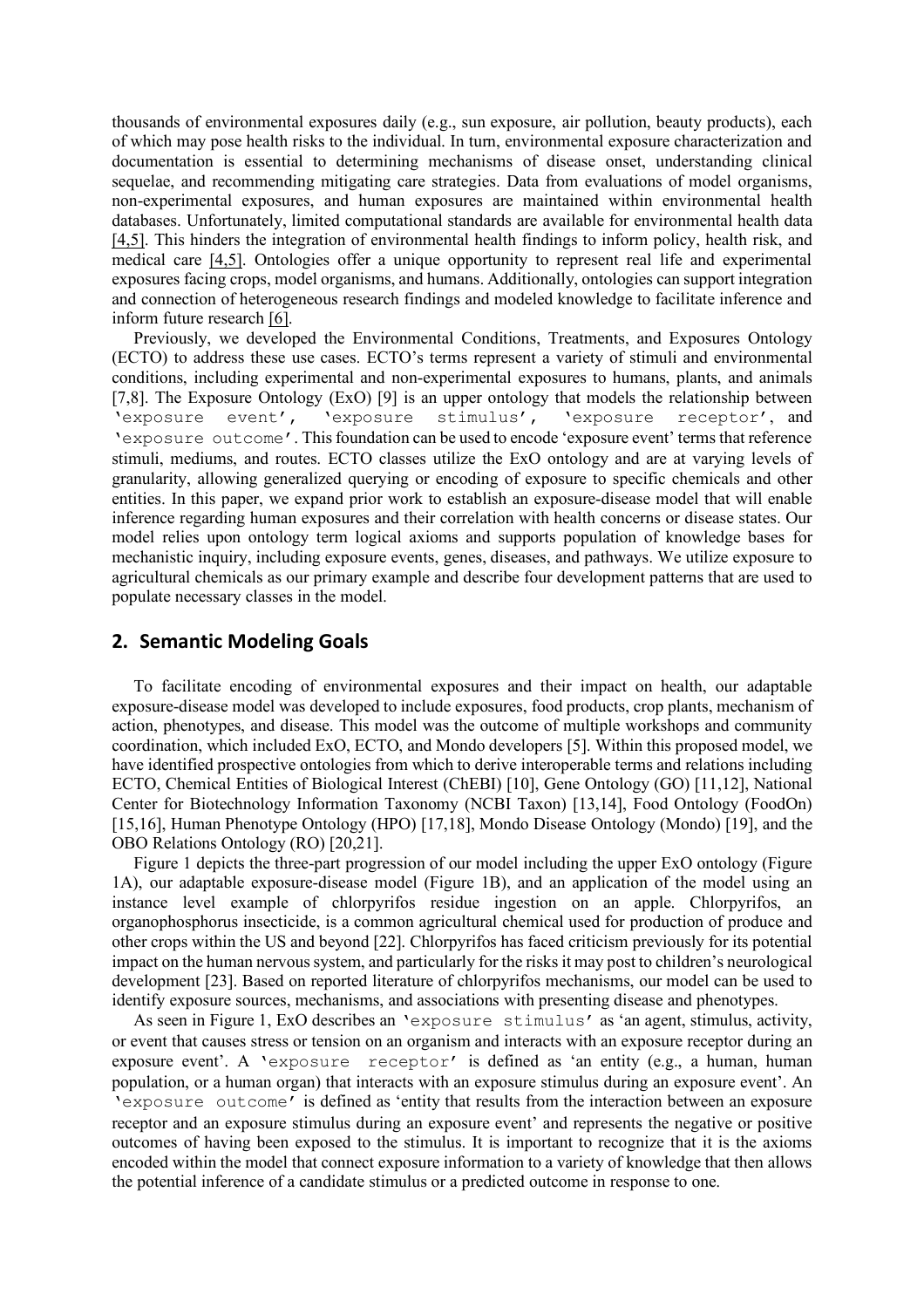

**Figure 1. Defining and populating the exposure semantic framework.** All figure panels contain consistent model variables: the exposure event in green, the entity stimulating the exposure in blue, the organism or entity being exposed in yellow, and the resulting outcomes in purple. Within Figure 1C, an instance level exposure is included in a red panel to display the integration of data. **Figure 1A. ExO upper ontology:** ExO includes the central 'exposure event' as well as associated 'exposure stimulus', 'exposure receptor', and 'exposure outcome' elements. Granular exposures (e.g., exposure to chlorpyrifos) are modeled in ECTO, but leverage the upper ExO ontology. In ECTO, each element can be annotated with associated metadata.

**Figure 1B. Exposure-disease model**: Utilizing ECTO 'exposure event' classes, our model can include a variety of exposure stimuli, mediums, routes, and outcomes due to the inherent ExO upper level schema. Solid edges include direct relationships which can be modeled as a part of an exposure event, with dashed lines representing inferred relationships that are derived from the known direct relationships. This exposure-disease model offers a precomposed template for which to map documented relationships from the literature to support computational assessment of environmental health research findings.

**Figure 1C. Chlorpyrifos exposure instance example**: The adaptable exposure-disease model can be used to coordinate instance level data with ontology knowledge, resulting in a translatable schema for environmental exposures. This example provides a multilayer exposure process for an individual who ingests an apple after it is exposed to chlorpyrifos, coordinated with the known phenotype and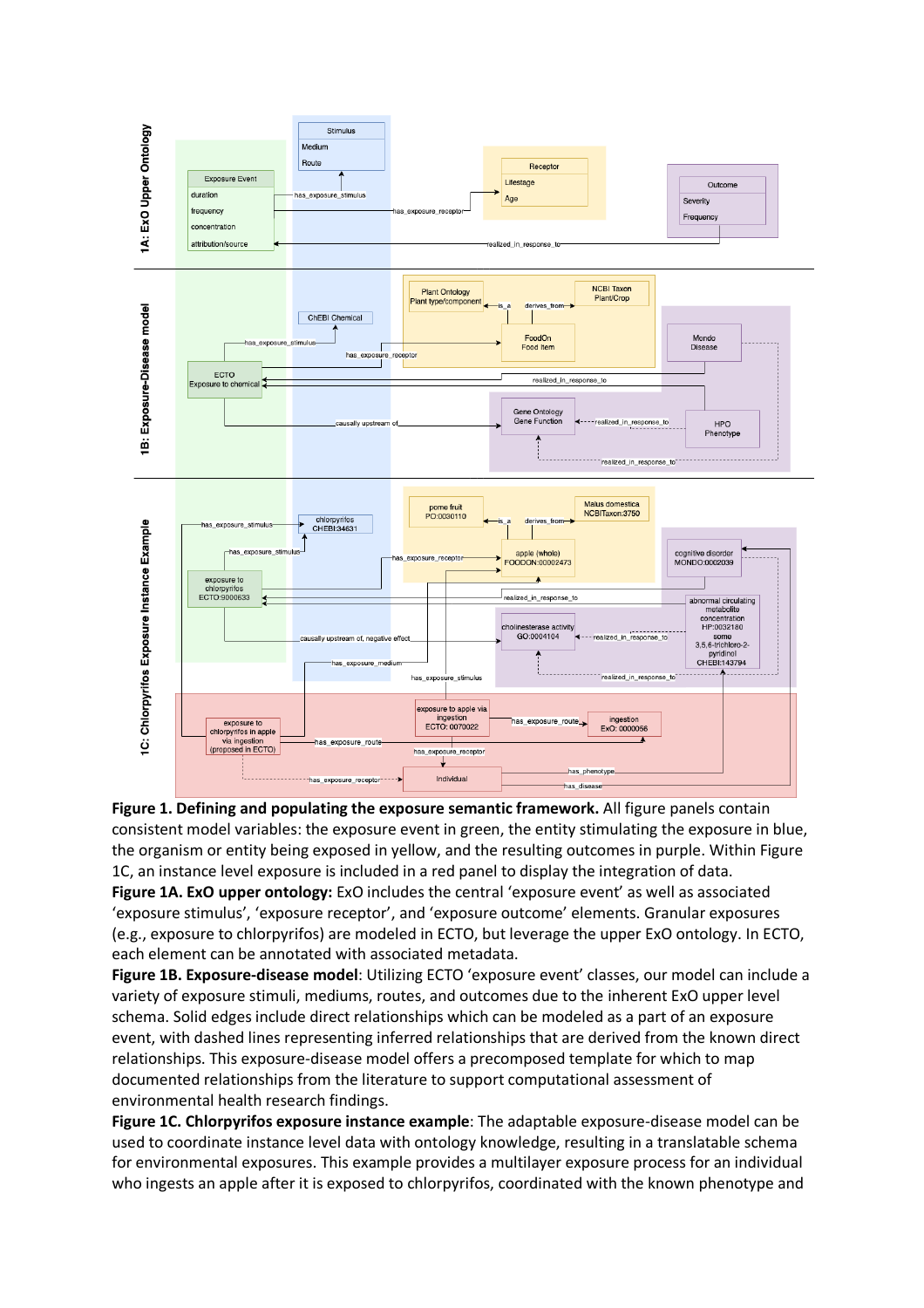disease presentation in the individual. Documented relationships are seen with solid lines and inferred relationships are seen in dashed lines.

By documenting not only food items that are the mediums for the exposure to chlorpyrifos, but also including the mechanism of action, known phenotypes, and disease states, our example schema of chlorpyrifos exposure offers access points in which further information can be inferred. For example, if another chemical served as an acetylcholinesterase inhibitor within humans, by inclusion of that chemical exposure and known regulatory activity, one could infer that the second chemical exposure may also be related to cognitive disorders, or that the chemicals composition may be similar to chlorpyrifos.

# **3. Exposure Model Axioms**

To support the exposure-disease model described above, we utilize ontology relationship axioms and structures. Some examples include logical axioms in ECTO and FoodOn.

ECTO terms are developed as pre-composed classes. Exposure terms are inherently coordinated with the relevant ontology term for the chemical, environmental stimulus, or condition the ECTO term label refers to. Each pre-composed ECTO class includes a reference to another ontology term. For example, with the ECTO term 'exposure to fertilizer' (ECTO:9000091) the equivalence axiom for this term includes a reference to the ChEBI term 'fertilizer' CHEBI:33287. This logic provides the 'has exposure stimulus' relationship and aligns the exposure term with the detailed content of the referenced ChEBI term.

```
Class:
'exposure to fertilizer'
Equivalence axiom:
'exposure event'
and 'has exposure stimulus' some fertilizer"
```
Existing logic from FoodOn is also included in our model. Within FoodOn, the source ontology for food terminology, foods produced directly from a crop include a logical axiom. For example, the FoodOn term 'orange (whole)' (FOODON:03315106) has the logical axiom shown below that references the plant term 'hesperidium fruit' (PO:0030109) and the taxon 'Citrus sinensis' (NCBITaxon:2711).

```
Class:
orange (whole)
Logical axiom:
'hesperidium fruit and derives from some Citrus sinensis'
```
While these relationships and components of our model are already represented in ontology structures, the critical relationship between exposure and disease outcomes was not yet well defined.

# **4. Modeling Exposures as Disease Influencers**

To facilitate the integration and modeling of environmental exposures and human disease, we have developed and implemented four patterns for disease terms with a known exposure basis for the Mondo Disease Ontology. Creation of these patterns established logical axioms within Mondo disease terms that coordinate with environmental exposure ECTO terms. This Mondo-ECTO term relationship can then be directly implemented into our exposure-disease model. Within Mondo, as well as other ontologies, Dead Simple OWL Design Patterns (DOSDP) are frequently used to develop new terms with logical axioms in a consistent and easily maintained manner [24]. Mondo is a significant resource for mapping disease knowledge across many disease information sources (e.g., MESH, ICD, and OMIM). We chose Mondo as the target of our modeling as it was relatively easy to extend the existing logic as well as supporting alignment of many disparate resources.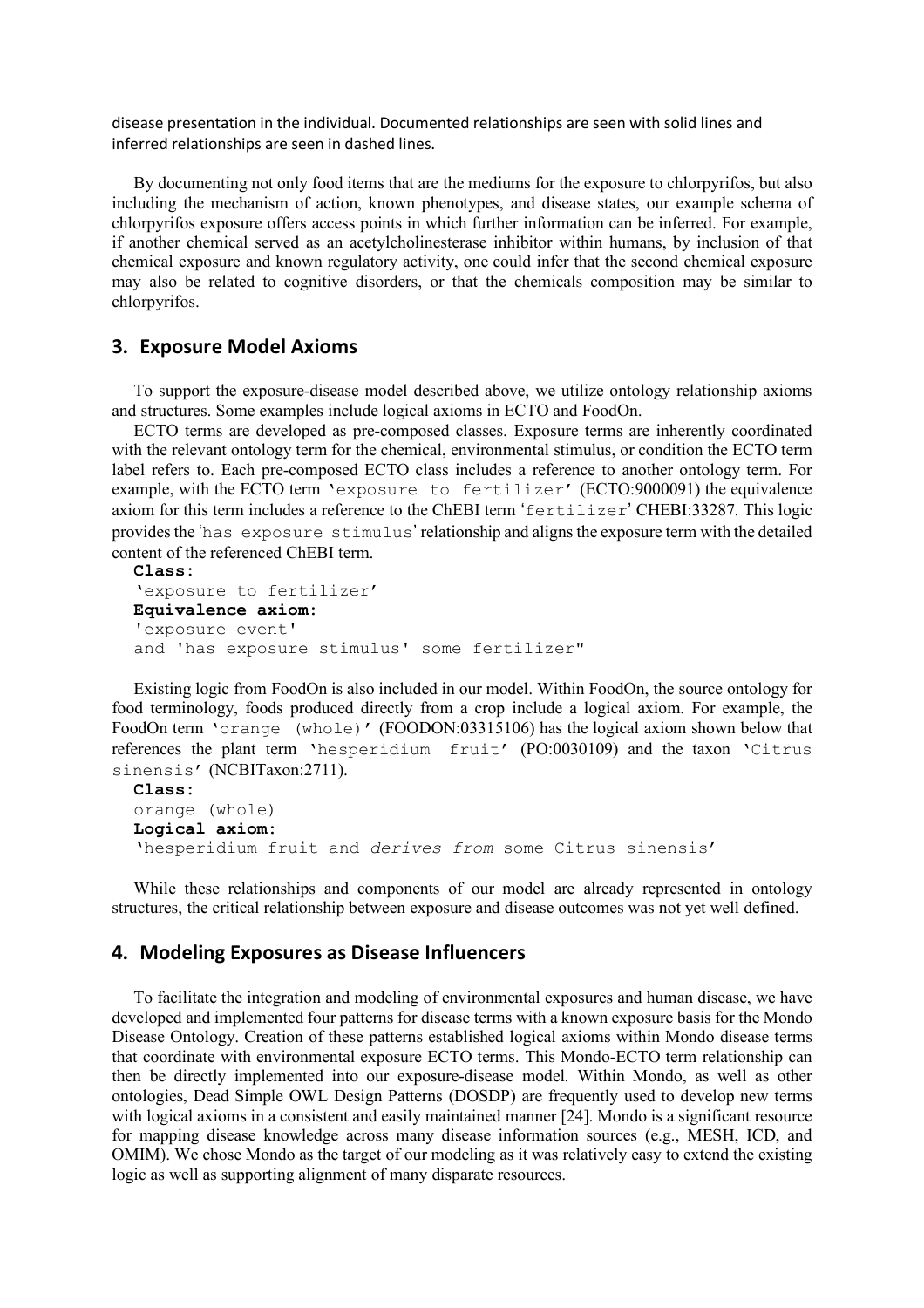The disease 'radiodermatitis' (MONDO:0043771) conforms to the Mondo 'realized in response to environmental exposure' design pattern (https://github.com/monarchinitiative/mondo/blob/master/src/patterns/dosdp-

patterns/realized in response to environmental exposure.yaml). This pattern uses the relation 'realized in response to' to link diseases to the exposures (represented by ECTO classes) causing the disease. The logical axiom utilized for this pattern is:

'%s and (''realized in response to'' some %s)'

Vars:

- Disease
- Exposure

Within this logical axiom template are the variable (vars) fields, represented by ' $\frac{1}{8}$ s'. For each vars, a variable term is required to complete the axiom statement. In this instance, the vars are 'Disease' and 'Exposure'. These variable terms will be identified from Mondo and ECTO and will be used to fill in the first and second fields respectively. For example, the logical axiom for 'radiodermatitis' is represented as:

```
radiodermatitis
  and ('realized in response to' some 'exposure to electromagnetic 
radiation')
```
For the variety of diseases that may be caused by or initiated via an environmental exposure or external entity, we have created multiple DOSDPs for Mondo that support general and specific exposure-based disease terms. Their content and applications are described in Table 1. At this time, over 390 terms have been implemented using these patterns, with 46 terms including logical axioms referencing 17 unique ECTO exposure terms.

#### **Table 1**

| Pattern Name      | Included          | Not included      | Logical axioms        | Example disease |
|-------------------|-------------------|-------------------|-----------------------|-----------------|
| Poisoning.yaml    | Diseases caused   | Diseases that     | "poisoning"           | colchicine      |
|                   | by exposure to a  | include exposure  | and "realized in      | poisoning       |
|                   | chemical or       | to a chemical or  | response to           | (MONDO:0017859) |
|                   | mixture that      | mixture but that  | stimulus" some        |                 |
|                   | meets the         | do not reach the  | %s'                   |                 |
|                   | threshold to      | threshold of      |                       |                 |
|                   | cause poisoning   | poisoning or      | Vars: stimulus        |                 |
|                   | or intoxication.  | intoxication.     |                       |                 |
|                   |                   |                   |                       |                 |
| Substance_abuse.  | Behavioral        | Diseases that do  | "'substance           | amphetamine     |
| yaml              | diseases that     | not include a     | abuse" and            | abuse           |
|                   | include the       | behavioral        | "realized in          | (MONDO:0003969) |
|                   | abuse of a        | substance abuse   | response to           |                 |
|                   | chemical          | component         | stimulus" some        |                 |
|                   | substance         |                   | %s'<br>Vars: stimulus |                 |
|                   |                   |                   |                       |                 |
| Realized_in_respo | Disease states    | Diseases that are | '%s and               | alcoholic       |
| nse_to_environm   | that are directly | not a direct      | ("realized in         | cardiomyopathy  |
| ental             | realized due to   | result of an      | response to"          | (MONDO:0006643) |
| exposure.yaml     | exposure to an    | environmental     | some %s)'             |                 |

**Exposure Related Mondo Patterns.** All exposure patterns can be found on the Mondo GitHub page (https://github.com/monarch-initiative/mondo/tree/master/src/patterns/dosdp-patterns).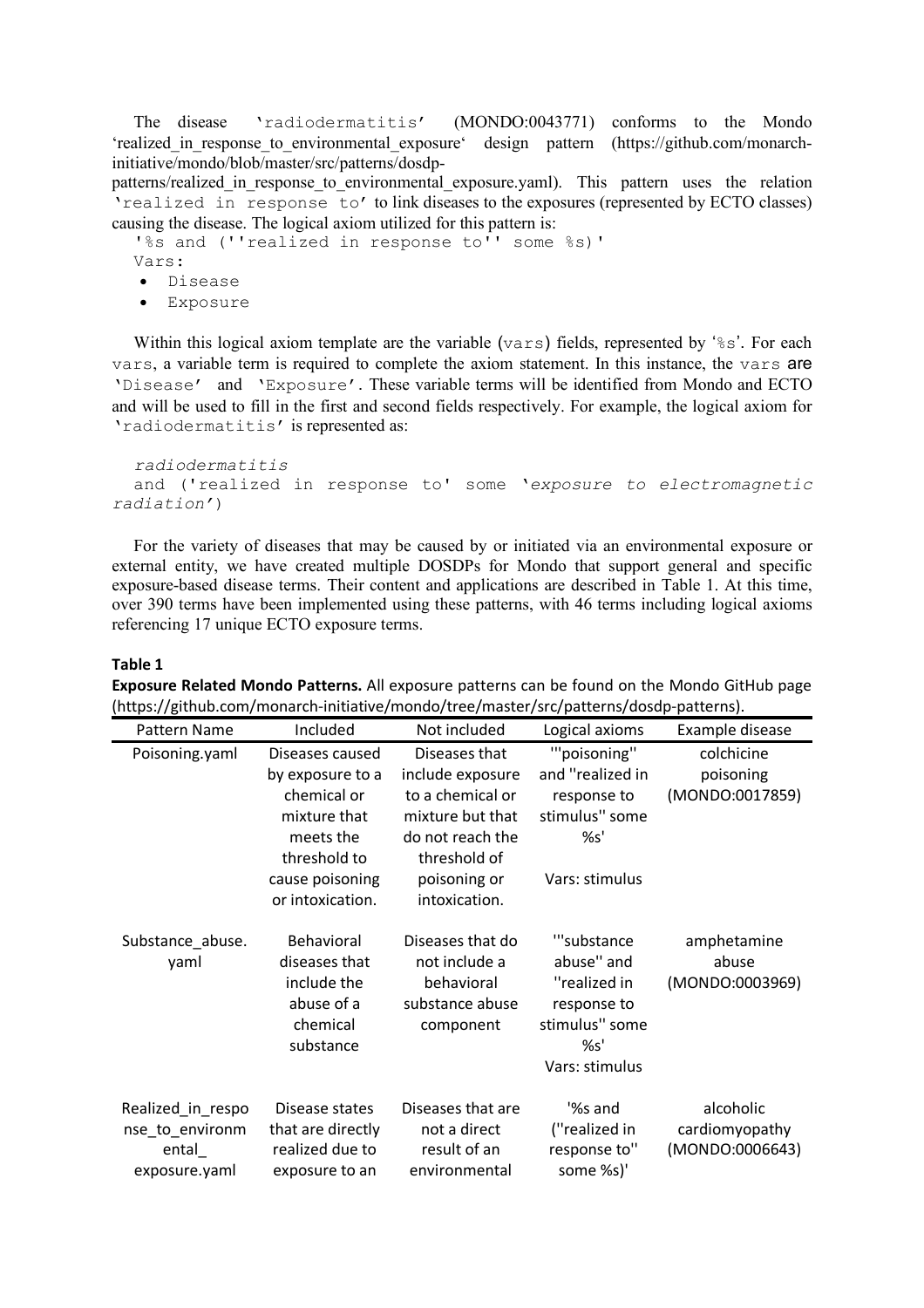|                                      | environmental<br>condition,<br>chemical, or<br>mixture. Include<br>s reference<br>terms from<br>Mondo and<br>ECTO. | exposure.<br>Diseases caused<br>by an infectious<br>agent                                            | Vars: disease,<br>exposure                                                                      |                                  |
|--------------------------------------|--------------------------------------------------------------------------------------------------------------------|------------------------------------------------------------------------------------------------------|-------------------------------------------------------------------------------------------------|----------------------------------|
| Infectious disease<br>_by_agent.yaml | Diseases caused<br>directly by an<br>infectious agent.                                                             | Diseases not<br>caused by<br>exposure to an<br>infectious agent<br>(organism, virus,<br>viroid etc.) | "'infectious<br>disease" and<br>"disease has<br>infectious<br>agent" some<br>%s'<br>Vars: agent | Toxoplasmosis<br>(MONDO:0005989) |

# **5. Future Directions**

Building models for exposure risk and disease causality has been challenging due to the heterogeneity and lack of interoperability across agricultural, toxicological, and clinical data [25,26]. The model outlined in here is a preliminary foundation for how exposure influenced diseases can be described in a computable fashion. The four patterns presented here can be used to establish exposure based disease classes for Mondo Disease Ontology, and similar approaches could likely be translated into other ontologies.

Our modeling structure can be used for chemical, nutrient, and other environmental exposures and their impact on phenotypes, disease, and gene function. This modular approach supports adaptation of exposure source and types while also allowing for multiple different exposures to be integrated for a comprehensive mapping of exposures to outcomes. In addition to the proposed model, work to include variables for comprehensive exposure to health modeling such as estimated or known exposure values (e.g. residual agricultural chemicals consumed in average diet), estimated or known temporality of exposures, and biologically active exposure dosages for toxic effects are needed. We plan to utilize this semantic framework for integrating a wide range of dietary and other exposures for predictive analytics, inference of causality, and to inform mitigation of exposures. The goal is to be able to integrate clinical data and biomarkers of exposure with data collected via self-reported surveys, which are commonly used for dietary data collection and estimation tools for personal environmental exposures. Additionally, harmonization of this model with other existing resources for describing adverse outcome pathways and ecotoxicology such those presented by Myklebust et al. [27] would offer substantial data integration for inference development.

Using this semantic framework, we will be able to populate a knowledge graph that would leverage content found in numerous biomedical ontologies alongside instance level data from surveys, clinical data, and more. Future efforts will be focused on improving the accuracy with which exposure events can be documented to include temporality, dosage, and resulting environmental and health outcomes. In turn, these efforts are intended to support methods for risk estimations of disease and phenotype outcomes given predicted or known environmental exposures.

The ECTO repository: https://github.com/EnvironmentOntology/environmental-exposureontology

The Exposure-Disease wiki: https://github.com/EnvironmentOntology/environmentalexposure-ontology/wiki/Exposure-disease-model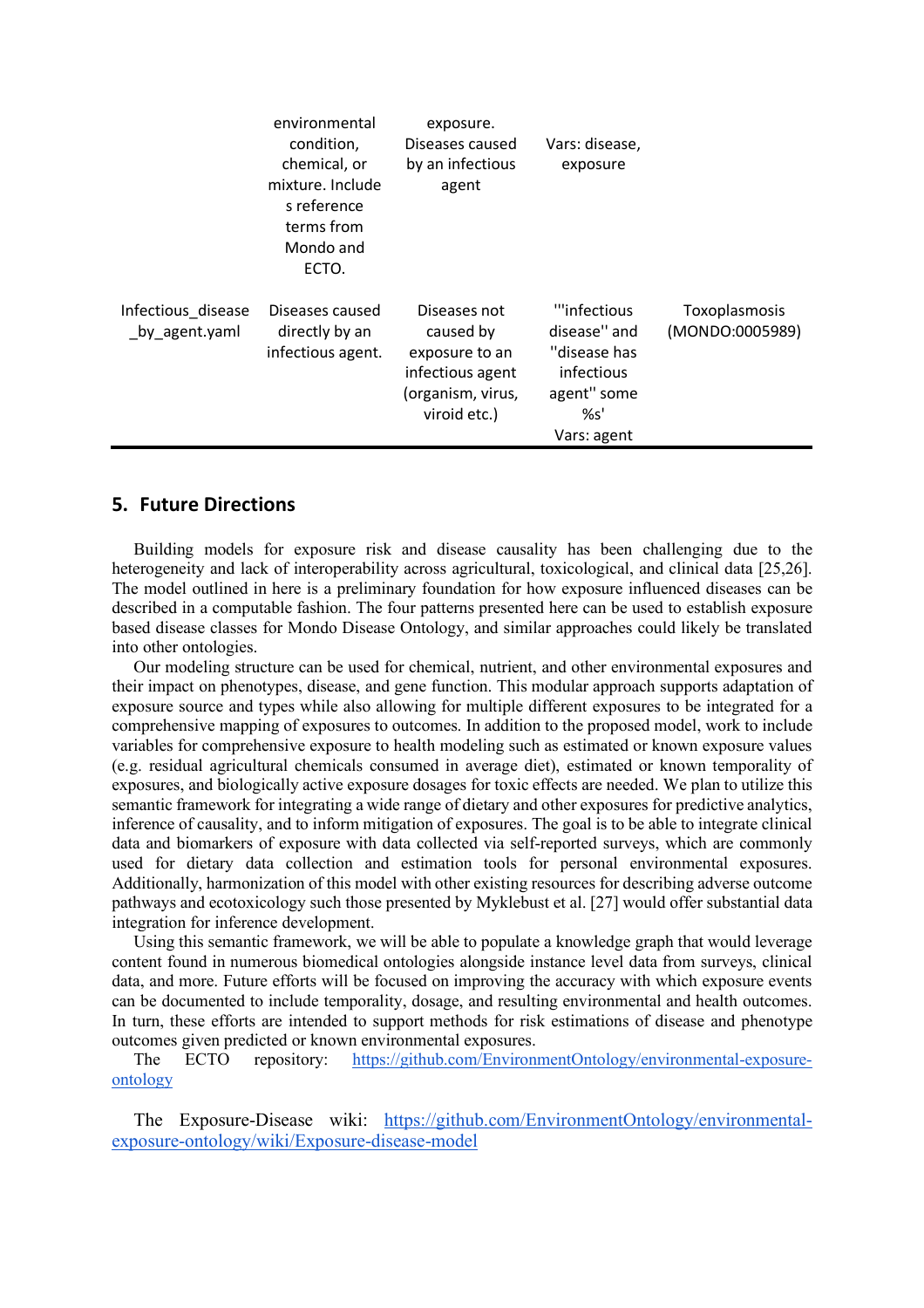# **6. References**

- [1] W. C. Rhoades, The History and Use of Agricultural Chemicals. Fla Entomol 46.4 (1963): 275– 277.
- [2] G. M. Calvert, W. A. Alarcon, A. Chelminski, M. S. Crowley, R. Barrett, A. Correa, et al., Case report: three farmworkers who gave birth to infants with birth defects closely grouped in time and place-Florida and North Carolina, 2004-2005. Environ Health Perspect. 115 (2007): 787–791.
- [3] J. de Cock, D. Heederik, F. Hoek, J. Boleij, H. Kromhout, Urinary excretion of tetrahydrophtalimide in fruit growers with dermal exposure to captan. Am J Ind Med. 28 (1995): 245–256.
- [4] R. R. Boyles, A. E. Thessen, A. Waldrop, Ontology-based data integration for advancing toxicological knowledge. Current Opinion in Toxicology. 16 (2019): 67-74. https://doi.org/10.1016/j.cotox.2019.05.005
- [5] A. E. Thessen, C. J. Grondin, R. D. Kulkarni, S. Brander, L. Truong, N. A. Vasilevsky, et al., Community Approaches for Integrating Environmental Exposures into Human Models of Disease. Environ Health Perspect. 128 (2020): 125002.
- [6] R. Hoehndorf, M. Dumontier, G. V. Gkoutos, Evaluation of research in biomedical ontologies. Brief Bioinform. 14 (2013): 696–712.
- [7] Environmental Conditions, Treatments, and Exposures Ontology (ECTO), 2020. URL: http://www.obofoundry.org/ontology/ecto.html.
- [8] GitHub Repository Environmental Conditions, Treatments, and Exposures Ontology (ECTO), 2020. URL: https://github.com/EnvironmentOntology/environmental-exposure-ontology.
- [9] C. J. Mattingly, T. E. McKone, M. A. Callahan, J. A. Blake, E. A. C. Hubal, Providing the missing link: the exposure science ontology ExO. Environ Sci Technol. 46 (2012): 3046–3053.
- [10] J. Hastings, G. Owen, A. Dekker, M. Ennis, N. Kale, V. Muthukrishnan, et al., ChEBI in 2016: Improved services and an expanding collection of metabolites. Nucleic Acids Res. 44 (2016): D1214–D1219.
- [11] Gene Ontology Consortium, The Gene Ontology resource: enriching a GOld mine. Nucleic Acids Res. 49 (2021): D325–D334.
- [12] Gene Ontology Resource, 2020. URL: http://geneontology.org/.
- [13] S. Federhen, The NCBI Taxonomy database. Nucleic Acids Res. 40 (2012): D136–43.
- [14] NCBI Taxonomy, 2021. URL: https://www.ncbi.nlm.nih.gov/taxonomy.
- [15] FoodOn: A farm to fork ontology, 2020. URL: https://foodon.org/.
- [16] D. M. Dooley, E. J. Griffiths, G. S. Gosal, P. L. Buttigieg, R. Hoehndorf, M. C. Lange, et al., FoodOn: a harmonized food ontology to increase global food traceability, quality control and data integration. npj Science of Food. 2 (2018): 1–10.
- [17] Human Phenotype Ontology, 2020. URL: https://hpo.jax.org/app/.
- [18] S. Köhler, M. Gargano, N. Matentzoglu, L. C. Carmody, D. Lewis-Smith, N. A. Vasilevsky, et al., The Human Phenotype Ontology in 2021. Nucleic Acids Res. 49 (2021): D1207–D1217.
- [19] Mondo Disease Ontology, 2021. URL: http://mondo.monarchinitiative.org.
- [20] OBO Relation Ontology, 2021. URL: https://oborel.github.io/.
- [21] G. D. A. Guardia, R. Z. N. Vêncio, C. R. G. de Farias, A UML profile for the OBO relation ontology. BMC Genomics. 13 (2012): Suppl 5: S3.
- [22] Chlorpyrifos Facts, 2021. URL: https://www.panna.org/resources/chlorpyrifos-facts.
- [23] R. D. Burke, S. W. Todd, E. Lumsden, R. J. Mullins, J. Mamczarz, W. P. Fawcett, et al., Developmental neurotoxicity of the organophosphorus insecticide chlorpyrifos: from clinical findings to preclinical models and potential mechanisms. J Neurochem. 142 (2017) Suppl 2: 162– 177.
- [24] D. Osumi-Sutherland, M. Courtot, J. P. Balhoff, C. Mungall, Dead simple OWL design patterns. J Biomed Semantics. 8 (2017): 18.